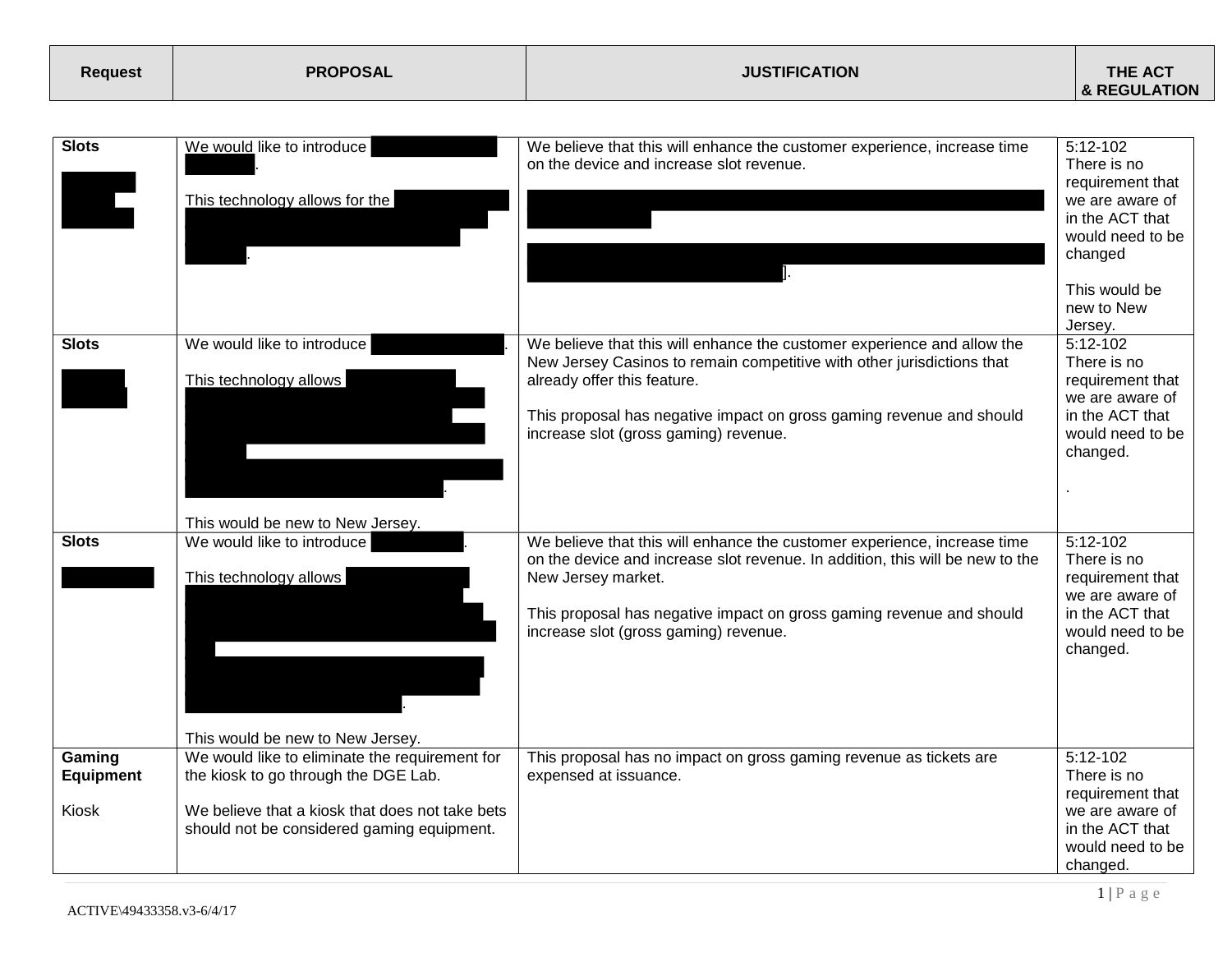| <b>Request</b>                      | <b>PROPOSAL</b>                                                                | <b>JUSTIFICATION</b>                                                                                                                                                                                                      | <b>THE ACT</b><br><b>&amp; REGULATION</b>                                                                                                                         |
|-------------------------------------|--------------------------------------------------------------------------------|---------------------------------------------------------------------------------------------------------------------------------------------------------------------------------------------------------------------------|-------------------------------------------------------------------------------------------------------------------------------------------------------------------|
| Gaming<br><b>Equipment</b>          | We would like to                                                               | We believe that this will enhance the customer experience and allow the<br>New Jersey Casinos to remain competitive with other jurisdictions that<br>already offer this feature.                                          | 5:12-102<br>There is no<br>requirement that<br>we are aware of<br>in the ACT that<br>would need to be<br>changed.                                                 |
| <b>Casino Credit</b>                | We would like the ability to                                                   | We believe this would enhance service to our casino patrons and enhance<br>the flow of the table games and generate more revenue. This would make<br>New Jersey Casinos more competitive with other gaming jurisdictions. | 5:12-101<br>There is no<br>requirement that<br>we are aware of<br>in the ACT that<br>would need to be<br>changed<br>Would need to<br>be revised.                  |
| <b>Casino Credit</b><br>Collections | We would like the ability to have the Credit<br>Department handle collections. | We believe that this would increase efficiency as the Casino Licensee<br>would not have to employee a separate collections department.                                                                                    | $5:12-101$ (e)<br>There is no<br>requirement that<br>we are aware of<br>in the ACT that<br>would need to be<br>changed<br>13:69D 1.29<br>would need<br>revisions. |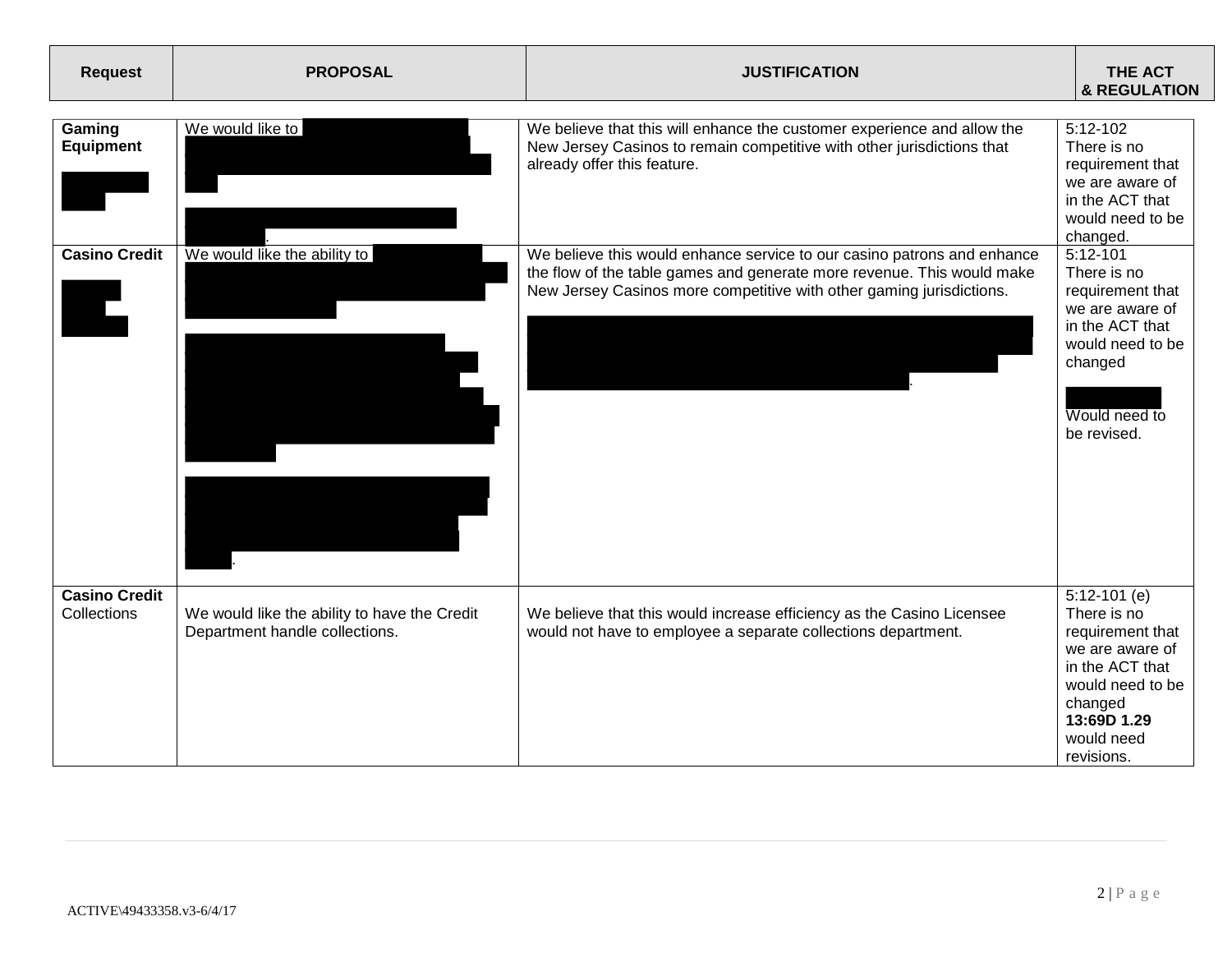| <b>Request</b>                                                                                                                                                                 | <b>PROPOSAL</b>                                                                                                                                                                                                                                                                                                                                                | <b>JUSTIFICATION</b>                                                                                                                                                                                                                                                                                                          | <b>THE ACT</b><br><b>&amp; REGULATION</b>                                                                           |
|--------------------------------------------------------------------------------------------------------------------------------------------------------------------------------|----------------------------------------------------------------------------------------------------------------------------------------------------------------------------------------------------------------------------------------------------------------------------------------------------------------------------------------------------------------|-------------------------------------------------------------------------------------------------------------------------------------------------------------------------------------------------------------------------------------------------------------------------------------------------------------------------------|---------------------------------------------------------------------------------------------------------------------|
| <b>Private</b><br>Gaming<br>Ability to create<br>and designate<br>spaces as<br>private gaming.                                                                                 | We would like the ability to create private (VIP)<br>gaming spaces that are not visible to the<br>general public. We would like the ability to<br>have these spaces on the casino floor or in the<br>hotel.<br>These spaces would be accessible by the<br>Division and have full Surveillance capabilities.<br>We would like to introduce mobile applications. | We believe that this will enhance the customer experience and allow the<br>New Jersey Casinos to remain competitive with other jurisdictions that<br>already offer this type of VIP gaming spaces.<br>This proposal has negative impact on gross gaming revenue and should<br>increase slot (gross gaming) revenue.           | 5:12-102<br>There is no<br>requirement that<br>we are aware of<br>in the ACT that<br>would need<br>changed.         |
| <b>Mobile</b><br><b>Applications</b>                                                                                                                                           | This technology allows for the                                                                                                                                                                                                                                                                                                                                 | We believe that this will enhance the customer experience and allow the<br>New Jersey Casinos to remain competitive with other jurisdictions that<br>already offer this feature.                                                                                                                                              | $5:12-102$<br>There is no<br>requirement that<br>we are aware of<br>in the ACT that<br>would need to be<br>changed  |
| <b>Other Gaming</b><br>Designating<br>space off the<br>casino floor for<br>traditional<br>gaming or<br>other types of<br>gaming, i.e.<br>sports, skill<br>based gaming<br>etc. | We would like the ability to designate space off<br>of the main casino floor for games at a F&B<br>venue, pool or other area.<br>These spaces would be accessible by the<br>Division and have full Surveillance capabilities.                                                                                                                                  | We believe that this will enhance the customer experience and allow the<br>New Jersey Casinos to remain competitive with other jurisdictions that<br>already offer this type of gaming spaces.<br>This proposal has negative impact on gross gaming revenue and should<br>increase slot (gross gaming) revenue.               | 5:12-102<br>There is no<br>requirement that<br>we are aware of<br>in the ACT that<br>would need to be<br>changed.   |
| <b>Sports</b><br><b>Betting</b><br><b>Fantasy Sports</b>                                                                                                                       | We would like the ability to host Fantasy<br>Sports.<br>It appears that 13:69N allows this but we<br>would like clarification.                                                                                                                                                                                                                                 | We believe that this will enhance the customer experience and allow the<br>New Jersey Casinos to remain competitive with other jurisdictions that<br>already offer this type of gaming.<br>This proposal has negative impact on gross gaming revenue and should<br>increase (gross gaming) revenue and appeal to Millennials. | $5:12-102$<br>There is no<br>requirement that<br>we are aware of<br>in the ACT that<br>would need to be<br>changed. |